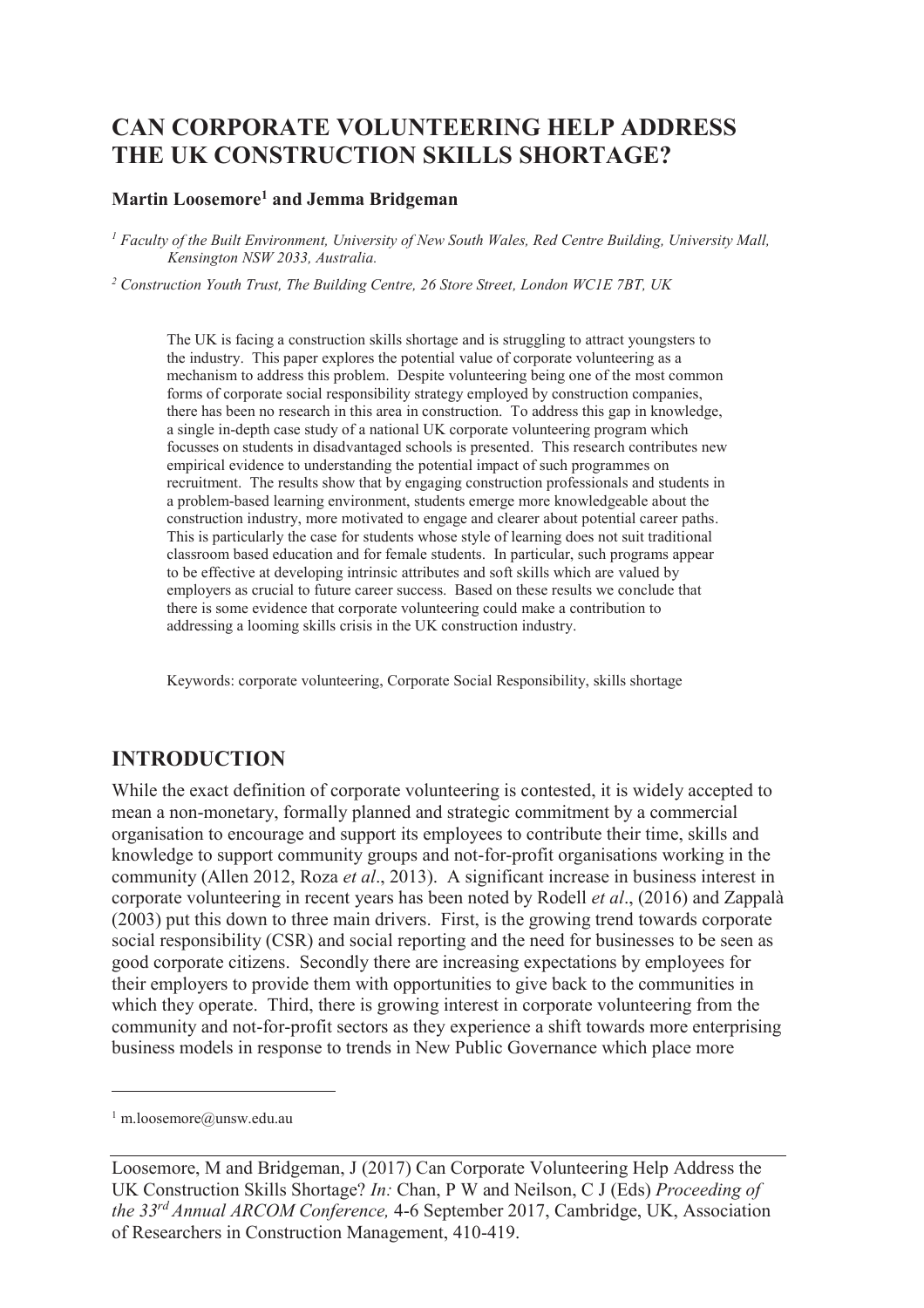emphasis on the business, government and not-for-profit partnerships in the delivery of welfare to the community.

Such trends are also evident in the construction industry and while there is a growing body of CSR research in construction over the last decade (Murray and Dainty 2008, Loosemore and Phua 2011, Barnes and Croker 2013), there has been no empirical research into corporate volunteering in the sector. The aim of this paper is to address the gap in knowledge through a single case study of a major UK school-based corporate volunteering program involving construction companies. More specifically, focussing on the school student as the unit of analysis, the aim of this paper is to capture the impact on potential recruitment through the mobilisation of qualitative research methods. This focus on youth recruitment is important given the looming skills crisis facing the UK due to its long-term under-investment in training and apprenticeships, its reducing and ageing workforce, its poor public image, its low attraction rate to youngsters and potential shortfalls in skilled labour brought about by Brexit (Farmer 2016, Martin 2017). More broadly, our focus on the recipients of volunteering is novel and important since most research into corporate volunteering identifies volunteers as the unit of analysis and considers the business case for volunteering initiatives (see for example, Hamilton and Fenzel 1988, Pajo and Lee 2011, Rodell 2013, Ockenden and Stuart 2014, Walsh and Black 2015 and Rodell and Lynch 2016).

#### **The Impact of Schools-Based Corporate Volunteering**

As Walsh and Black (2015:8) point out "Volunteering has a wider set of benefits for individuals and communities that have economic, social, cultural and political dimensions". While there has been research, albeit limited, into the broader community benefits of general volunteering, there has been very little research into schools-based volunteering programs. However, the relatively limited research that has been conducted has identified numerous potential benefits for the students involved, particularly those from socioeconomically disadvantaged backgrounds. These potential benefits include: better school attendance; greater confidence; higher work output and efficiency; higher grades; better work-readiness; better matriculation; less poor behaviour; improved social skills; improved literacy and numeracy; greater employability; improvement in critical thinking, analytical reasoning and logical abilities; and better progression to work and university (Henderson and Mapp 2002, Stanton *et al*., 2011, Walsh and Black 2015). Other documented benefits include: broadening student learning experiences; building confidence in interacting with people from the world of work; becoming more workready by building understanding of work demands, expectations and environments; and exposure to different educational and job experiences and ways of learning for those pupils whose learning styles do not suit traditional classroom environments. In particular, research by Polidano and Domenico (2013) shows that by integrating work-based learning experience into the upper-secondary curriculum significant benefits can be derived from improving the educational engagement and post school pathways of less academically inclined students.

Other studies such as Boeck *et al*., (2009) and Wu (2011) have shown how the individual benefits from volunteering programs discussed above can also spill-over into students' families and communities producing multiplier benefits such as: local economic development; building community social capital and cohesion; breaking down negative stereotypes of different social groups; fostering better understanding of other cultures and religions; solving social problems; making communities safer; bringing people together from different backgrounds; and helping other be more active in their community by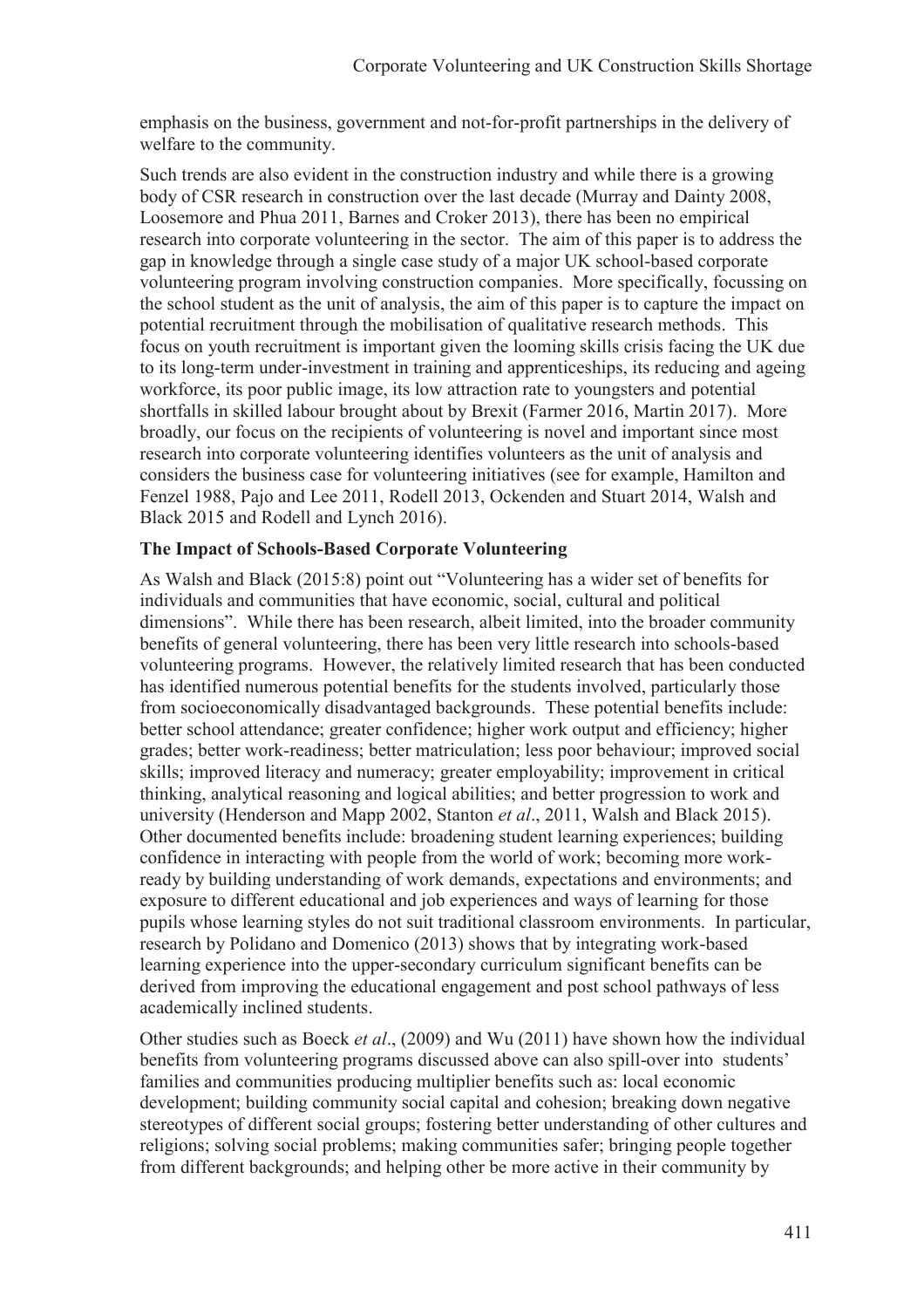going on to volunteer themselves which, in-turn, brings a whole set of additional benefits. Holroyd and Silver (2001) and Roza (2013) also show that volunteering programs give young people access to inspiring tutors and mentors who can act as role models which are often missing from their lives.

Importantly, schools can also benefit greatly from corporate volunteering programs. For example, school education can be enlivened and made relevant, difficult students can be engaged, curriculum and learning facilities can be enhanced, staff resources can be released, new knowledge can be delivered to students and school/community relationships can be strengthened (PC 2010, Roza 2013, The Centre for Mental Health in Schools 2016). More generally, corporate volunteering programs can provide schools with access to low cost and pro bono commercial services; to private sector management skills; to innovations and business mentors; to better relationships with business; and even financial and in-kind assistance with basic backbone infrastructure such as learning materials, equipment; computers, office space and administration support. Allen (2012) indicates that through these benefits schools can attract new talent and energy to their cause and bring new innovations and fresh perspectives to their operations, thereby enhancing their legitimacy in the eyes of external stakeholders.

It is important to note that in addition to the many claimed benefits of corporate schoolsbased volunteering there are also a number of potential downsides which have been identified. For example, Daparle (1997), Martiniuk and Negin (2012) and Bartlett (2013) show that volunteerism, is a double-edged sword with many risks, as well as opportunities, which if not effectively managed can be more harmful than good. For example, while most volunteers are well meaning, they may lack the skills to interact effectively with beneficiaries and there are also significant costs for receiving organisations in selecting, monitoring, inducting, training and managing them, especially when they are only present for short periods of time, as many volunteers are. Short-term volunteerism is often not the best use of limited financial and human resources and it is also very important to be clear about what volunteers can and cannot do. Many for instance will not have the training, skills, personality and stamina to work with children with special needs and as well as there being consequences for the students it may also burn out volunteers emotionally. Bad mentors or uncaring volunteers who volunteer for compliance or selfish reasons, can have a particularly negative effect on vulnerable teenagers, reinforcing negative experiences of uncaring and failed relationships from their past.

# **METHOD**

The focus of our research was an accredited schools-based corporate volunteering and engagement programme called Budding Brunels run by a major not-for-profit (Construction Youth Trust). The Budding Brunels programme, which uses a work-based learning model, has been running since 2004 and has engaged with 1,156 students over that period. The program focusses on engaging with young male and female students from disadvantaged backgrounds in schools, academies and further education colleges in deprived areas of the UK. The aim of the programme is to develop industry awareness and employability skills, creating opportunities for school students to feed into construction company apprenticeship and graduate schemes.

While we recognise that there are limitations with single case study research, the advantage of our approach was the depth of insight which multiple case study research could not provide (Yin 2009). Furthermore, there are common lessons to be learnt across all types of corporate volunteering programs which means that our results, while not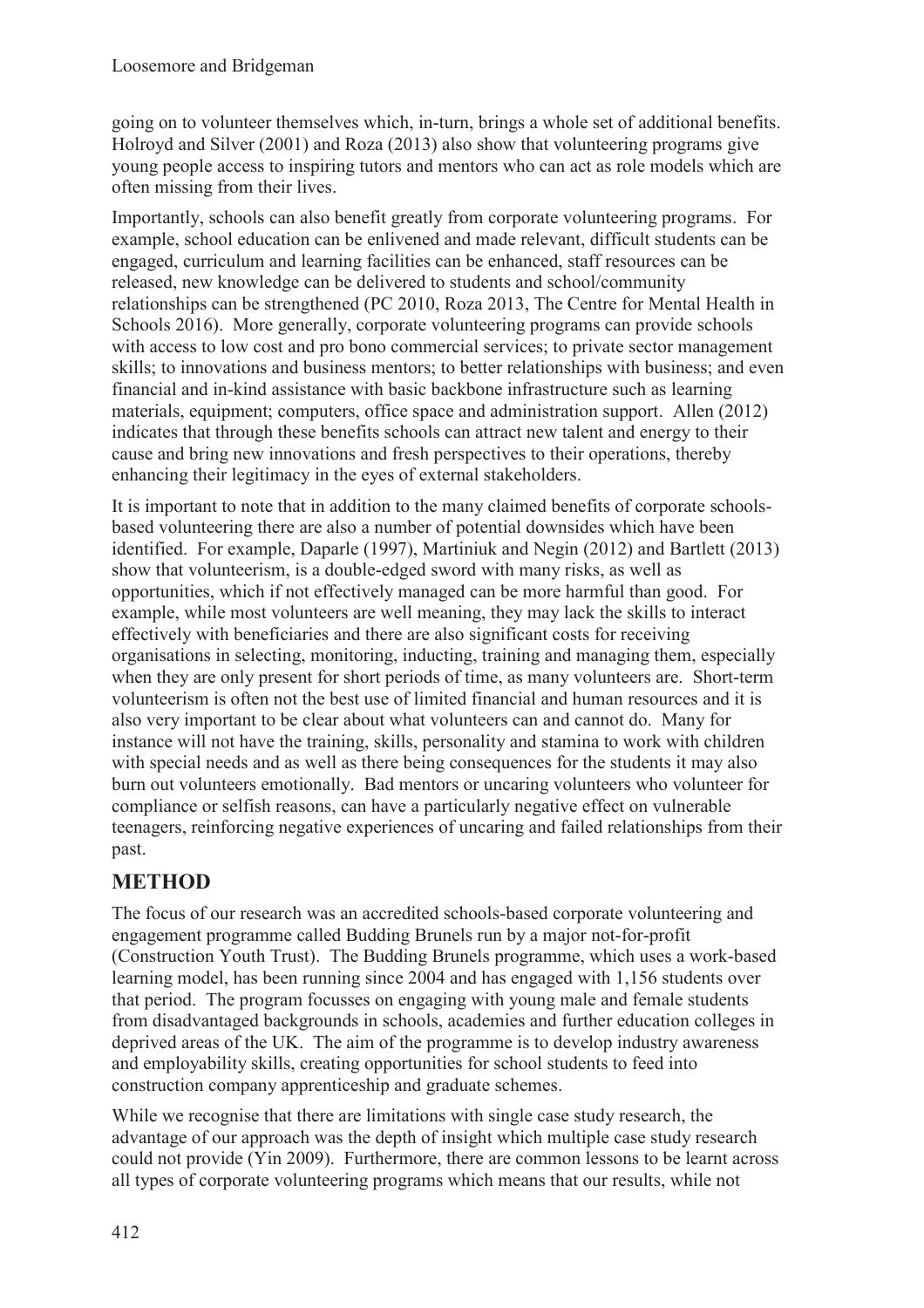generalizable in a statistical sense, may hold important insights in other contexts (Allen 2012). Finally, as Flyvbjerg (2006) notes, it is not always desirable to generalise research results and that good quality single case studies are of enormous in-depth value as highly valid narratives in their own right. Indeed, in support of our approach, single case study research has been widely and successfully used in a number of volunteering research projects (see for example Pajo and Lee 2011).

In line with the traditions of single case study research, data about the impact of the Budding Brunels programme was collected using a range of methods. These included: a post-program survey; a pre and post outcomes measurement tool called a progress web; reflective diaries and student workbooks completed by students who were given industry placements. Data was collected across five runs of the program which took place in 8 Schools, 5 Academies, 1 College of Further Education with five different construction industry firms as partners. This mix of quantitative and qualitative methods is discussed in more detail below and the purpose of the data collection was to help the students articulate, in their own words, the affective (feelings and emotions), cognitive (knowledge and learning) and behavioural (career plans) aspects of what they gained from the volunteering experience (Eagly and Chaiken 1993). The data collection process was also designed to identify intrinsic (happiness, self-esteem and confidence etc.) and extrinsic (educational achievement, literacy and numeracy etc.) outcomes associated with the volunteering program (McNeil *et al*., 2012, Robles 2012).

Narrative analysis was used to analyse our qualitative data, an approach which has evolved from what has been described as the narrative turn in social science research. In adopting Reissman's (2008) approach to narrative analysis we employed three approaches: thematic analysis, structural analysis, dialogic/performance analysis, and visual analysis. The thematic analysis involved keeping the respondent stories intact and emphasising the words, phrases and themes used in the narrative over its structure, content and form. The structural analysis looked into the ways in which these narratives were structured, categorizing aspects of the respondent accounts guided by the research cited above which identified a range of motivations, cost and benefits associated with volunteering for each stakeholder group. In effect, these costs and benefits became our initial coding strategy. Dialogic/performance analysis focuses on performed accounts and asks questions around when and why, viewing stories as social artefacts which say as much about the organisation, society and culture as it does about the individual respondents. In line with narrative analysis research, the results of this analysis are presented below in a narrative style. The response rate to the survey was 100% giving a sample of 103 useable responses and the final sample structure is shown in Table 1.

The results of our progress web analysis showed significant increases in all measured categories, particularly in cognitive outcomes (147%) and extrinsic outcomes (147%). The largest single variable change was in 'knowledge of the construction industry' (particularly for the female candidates). Of all the candidates that went through the program 87% said they wanted to pursue a career in construction compared to an estimated 50% at the start of the program. Interestingly, our results showed that female students entered the volunteering the program with a generally lower score than the male students and while this self-confidence increased to a comparable level by the end of the program. The results also show significant diversion between male and female responses in many outcomes and that the main benefit for the female students who attended the program, compared to their male counterparts, was the work experience and increased knowledge about career paths in the construction industry.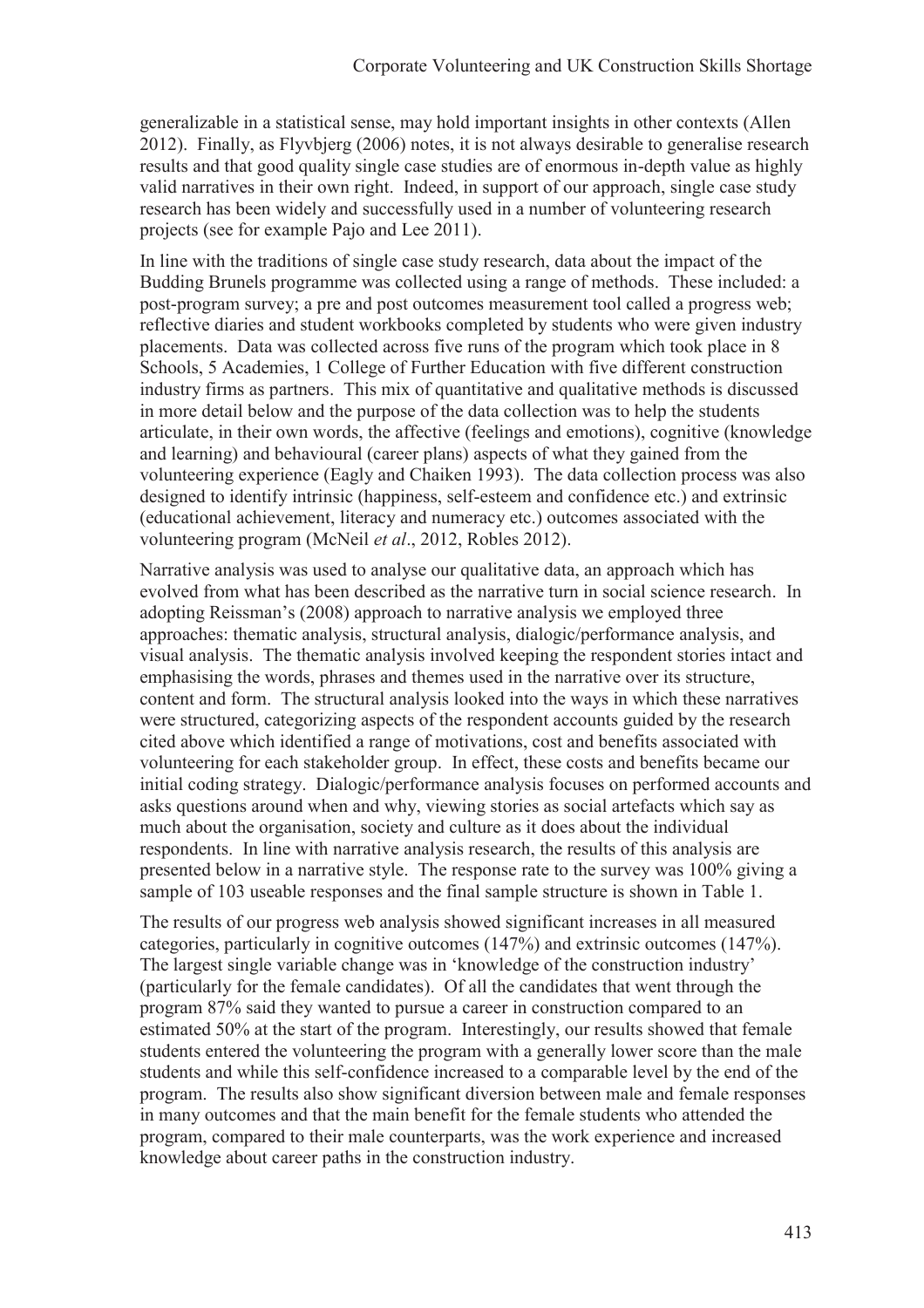These findings are perhaps not surprising given evidence that most young women see the construction industry as a male dominated domain and are often discouraged by their families, parents and teachers to enter the industry and not given the same opportunity to learn about it in schools and at home (Powell *et al*., 2010).

*Table 1: Sample details* 

| Students (number, gender,<br>ethnicity)                                         | School, Academy and Sixth Form College Details                                                                                                                                                                                                                        |
|---------------------------------------------------------------------------------|-----------------------------------------------------------------------------------------------------------------------------------------------------------------------------------------------------------------------------------------------------------------------|
| 8 total - 2 Female, 6 Male, 6<br>BAME, 2 white British                          | School - Serves an area with high levels of social deprivation from a diverse<br>community.                                                                                                                                                                           |
| 19 total - 1 Female, 18 Male, 15<br>BAME, 4 white British                       | School - The proportion of disabled students and those with special<br>educational needs is higher than average.                                                                                                                                                      |
|                                                                                 | Academy - A well above average proportion of students receive support<br>through the pupil premium, which is additional government funding for<br>specific groups including children who are looked after and students known<br>to be eligible for free school meals. |
| 18 total - 4 Female, 14 Male, 18<br>white British                               | School - Most pupils are of White British heritage, with only a few from<br>minority ethnic backgrounds. There is no data on free school meals for the<br>school.                                                                                                     |
| 21 total - 3 Female, 18 Male, 18<br>BAME, 3 white British                       | Academy - The proportion of students who are from minority ethnic<br>heritages is above average, as is that of the students who speak English as<br>an additional language.                                                                                           |
|                                                                                 | School - The school population is mainly White Male with a lower-than-<br>average proportion of students from ethnic groups.                                                                                                                                          |
|                                                                                 | School - An above average-size high school serving an area of considerable<br>ethnic and cultural diversity.                                                                                                                                                          |
| 17 total - 7 Female, 10 Male, 15<br>BAME, 2 white British                       | School - One of the largest sixth form colleges in London. The very large<br>majority of students at the college are from a minority ethnic heritage.                                                                                                                 |
|                                                                                 | School - The proportion of disadvantaged students known to be eligible for<br>the pupil premium (additional funding for children who are looked after and<br>pupils known to be eligible for free school meals) is above average.                                     |
| 20 total - 8 Female, 12 Male, 10<br>BAME, 10 white British                      | Sixth Form College - The college population is mainly White British with a<br>lower-than-average proportion of students from other ethnic groups.                                                                                                                     |
| 103 students total - 25 Female,<br>78 Male, 64 BAME, 39 white<br><b>British</b> | 8 Schools, 5 Academies, 1 College of Further Education                                                                                                                                                                                                                |

#### *Key: BAME: British. Black, Asian, and minority ethnic*

It was also notable that while the female students started from a lower average score in every category, they also had the highest gains in all categories and especially in the 'cognitive' and 'extrinsic' components which indicates that they learnt a significant amount of new factual knowledge about the construction industry. Despite these encouraging responses and the significant increase in knowledge of the industry (191%), the relative lack of increase in knowledge of career paths and behavioural intention to pursue a career in the construction industry among the female cohort was disappointing. Our results suggest that for young women, increased knowledge of the construction industry may not produce an incentive to engage and that other strategies need to be put in place alongside such programs to overcome this potential risk. For example, recent research suggests that lack of female role models are a critical aspect of encouraging more young women into the construction industry and keeping them there (Lockwood 2006).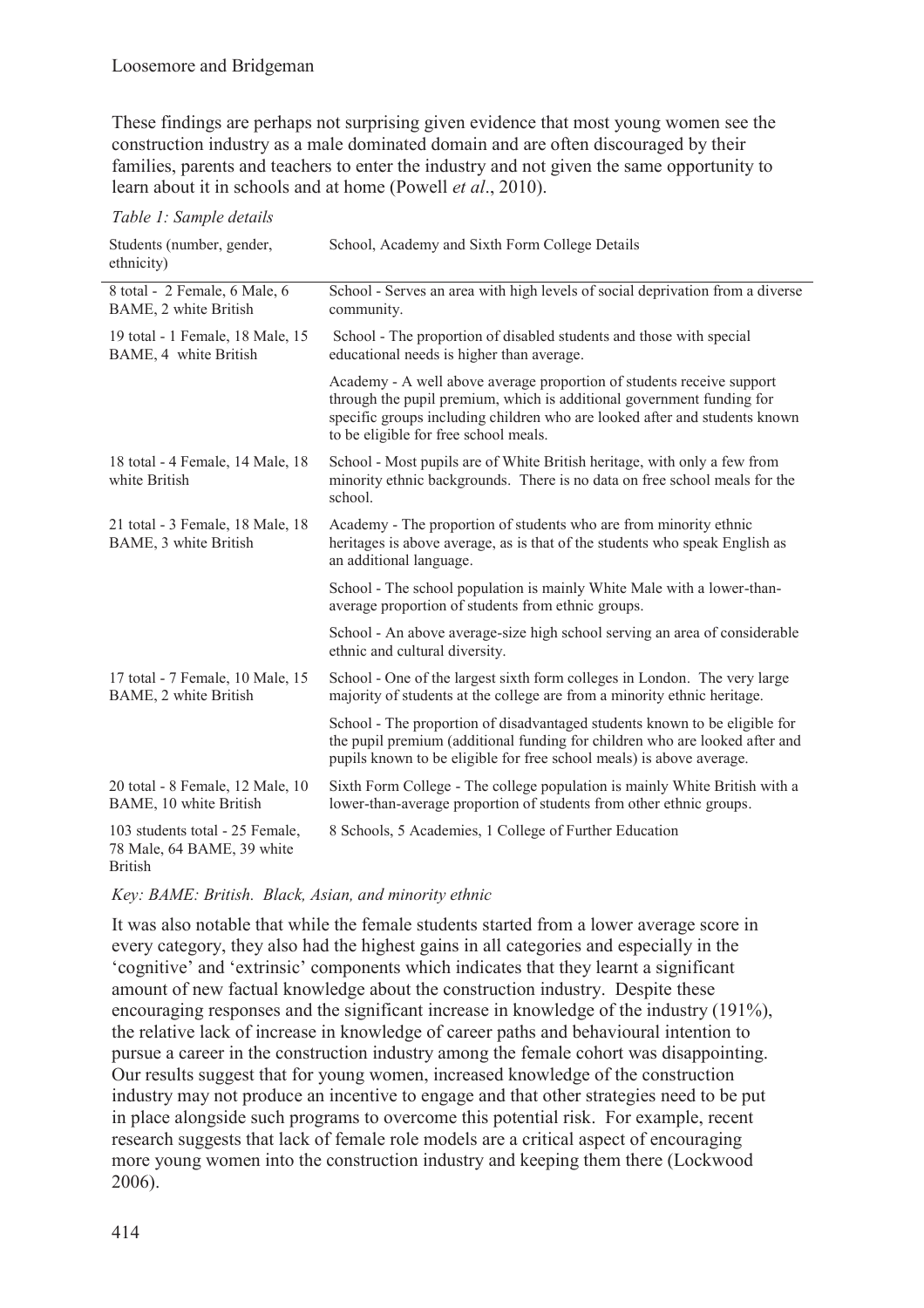Analysis of student diaries and workbooks showed that most of the cited benefits (56%) were affective and intrinsic in nature (fun/enjoyable/interesting/eye-

opening/exciting/inspiring/social/collaborative/teamwork). This supports work-based learning research (Adams 2014) that the emotional benefits of such programs are significant and important in terms of motivation. In further support of the extensive literature on work-based learning, the results also indicate that many students found the experience a new and engaging way of learning which contrasted with traditional schoolbased learning (Cunningham *et al*., 2004). In particular, the qualitative data showed that the activity-based learning (field trips/site visits, model building competitions) were an important part of enriching the learning experience for the students and provided insights into the world of work and their place in that world, which many of the students had never visualised or experienced before. Of the students, 38% said that the site visits were the most enjoyable part of the volunteering programme. This supports research by Kisida *et al*., (2015) who argue that field trips provide students with a living laboratory, enabling learning through hands-on active engagement and experience to expand beyond the classroom into the wider community, providing experiences that cannot be achieved in school, but which are an integral part of school instruction.

I liked visiting the construction site because I learned more and [this] pushed me more into working to my role

There were also clearly benefits for the students in building team work skills and appreciating the importance of collaboration in work.

I enjoyed working in a group as I met new people and learnt new things about them and how to work - improving my team working skills

The volunteering program also changed the students' view of what construction professionals do. In particular, the stories of the professionals they met, shadowed and interviewed during the program motivated the students and changed their view of what they could do in their own lives and what they needed to do to become such a professional. This supports Binder's (2011) research into the importance of stories in education which shows they are important for deepening student learning experiences and creating opportunities for pedagogical change by enabling teachers and students to explore and reflect on personal practical knowledge and position their own lives and future paths.

The interviewing of the professionals because it helped me find out what is involved in becoming [part of] that trade/profession and enlighten me on different jobs with construction

The interactions with the industry professionals also appeared to clear common misconceptions about the construction sector which tends to be seen as a low innovation, traditional and labour-intensive industry in the public's eye (Loosemore 2014).

Initially I thought construction is not innovative and does not involve the technical nature of engineering. However, I have discovered construction is a diverse industry which is constantly innovating via engineering

The program also opened the students' minds to future career paths they had not envisaged before, supporting research by Change the Equation (2015:15) which shows that opportunities to interact with professional mentors encourage students to become more interested in STEM (Science Technology Engineering and Maths) careers and the types of skills required for success in this field and the workplace more broadly.

…yes it definitely changed my view, it shows me there are so many different roles within the industry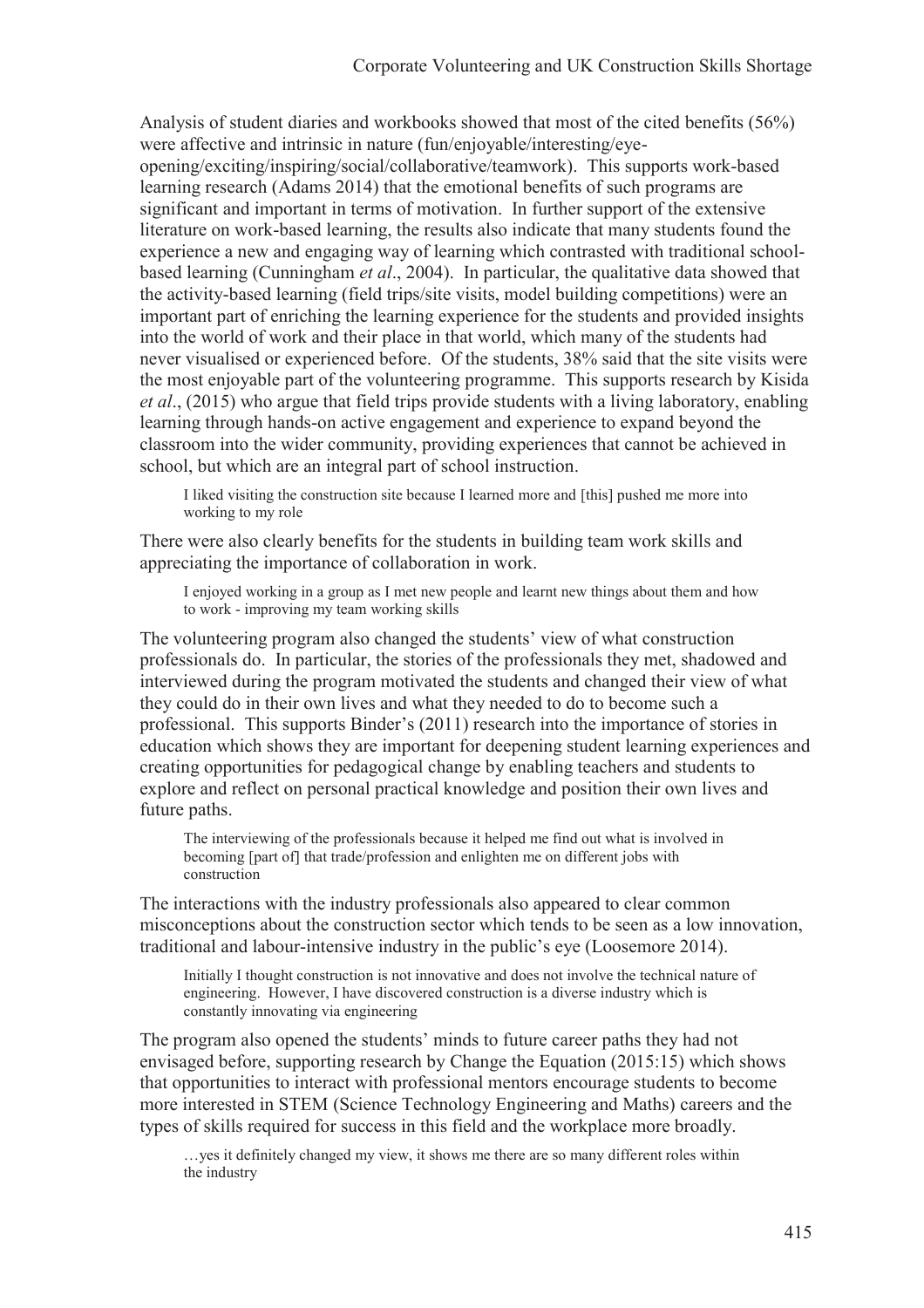When asked what it would take to get to a similar position as the professionals they met, every student was able to articulate at least three strategies which included gaining work experience (36%), going to university (45%) or acquiring particular skills which they saw had been important to their mentor's career success.

…reliability, communication, teamwork (inspiration), research and interpreting data" mentor performance improvement manager

…passion, communication between different strata of the industry, time management, building rapport" - mentor asset manager

What is striking is the similarity between the core attributes which the students saw in their mentors, regardless of profession and role. It is also interesting that while the number of attributes was diverse, the vast majority (91%) of the attributes listed were soft skills rather than hard skills. This supports findings of Change the Equation (2015) that students engaged in work-based programs gain an understanding of workplace norms, including the soft skills that can influence career success. It is particularly interesting that the results align so closely to the attributes which Robles (2012) identified, from a survey of senior business executives to be the most important ten skills for business success: integrity, communication, courtesy, responsibility, social skills, positive attitude, professionalism, flexibility, teamwork, and work ethic.

These results above are very positive. The only negative comments from students revolved around logistical issues such as time taken to travel to sites, location and facilities and their desire that there be more field work and that the program should be longer to capitalise on potential learning opportunities. Other issues included a lack of skills brought to the course from school in making presentations and in completing the paperwork necessary to complete the course. This is a typical reflection of the different skills needed by students in work-based and traditional learning environments (Change the Equation 2015).

## **CONCLUSIONS**

The aim of this paper was to address the lack of research into corporate volunteering in the construction sector by addressing the question of whether such programs could help to alleviate the predicted labour shortage in the UK construction industry by recruiting more school students into the industry. Results from an in-depth single case study of one of the UK's longest lasting and successful schools-based volunteering programs show that volunteering programmes can have a significant impact on the career choices, aspirations and employability of adolescent students who are about to enter the world of work. By enabling new connections between construction professionals and students who might not have thought about working in the industry, the results show that students appear to emerge more motivated and clear about potential careers and career paths and what is required of them to succeed. This is particularly the case for female students, although our results indicate that they may need extra support in the form of more female role models and mentors during the program to prevent negative gender stereotypes being reinforced.

Last and not least, the results show the importance of active team-based and goal-directed exercises in building these skills and of work-place learning as an alternative and enjoyable blended learning experience for students who might not be academically strong or suited to learning in the classroom environment. In particular, the imparting of appreciation of intrinsic attributes and soft skills as key to future career success developed through this alternative pedagogical model contrasts strongly with the academic messages around knowledge acquisition imparted by traditional classroom based education. More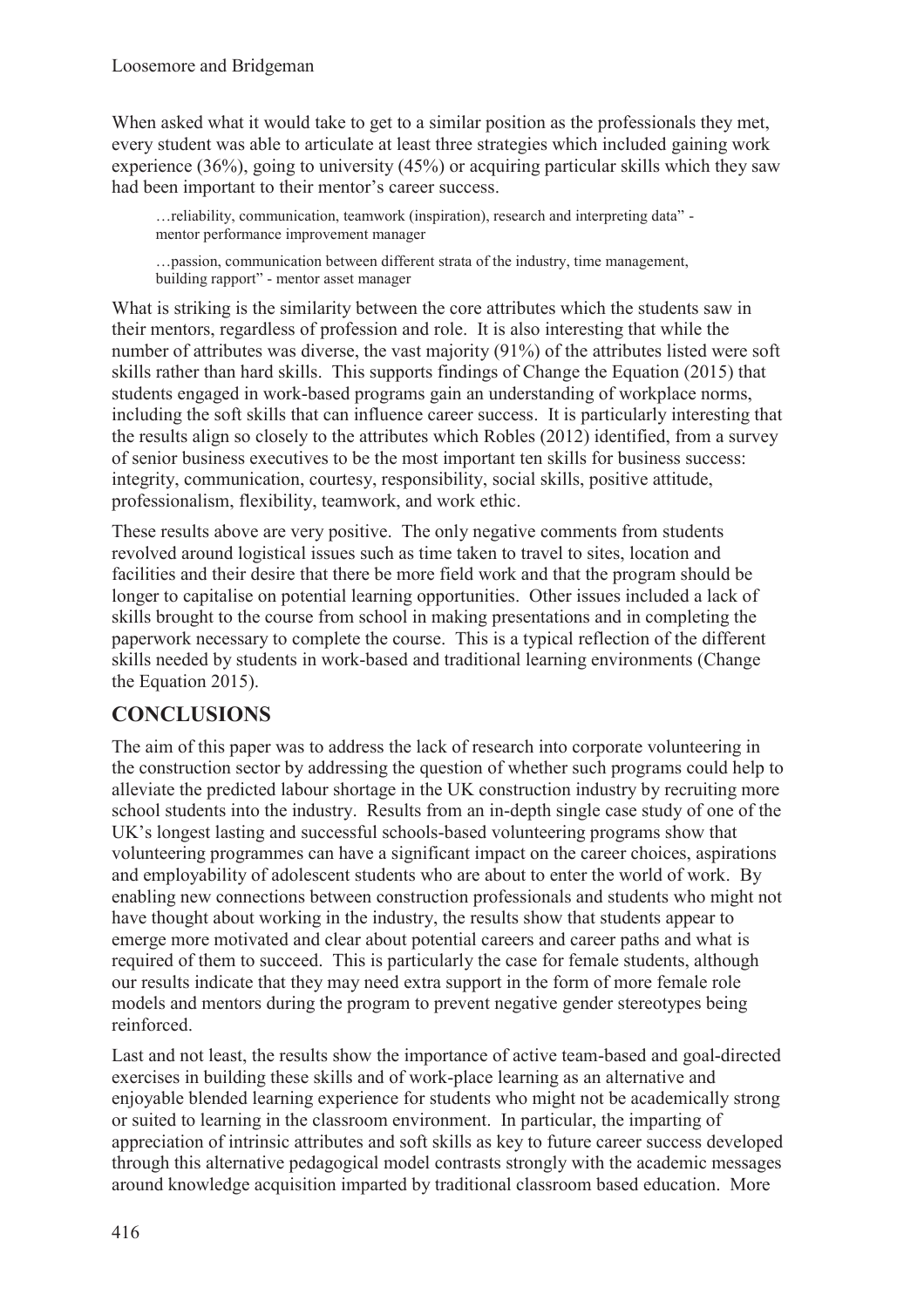research is needed into corporate volunteering in construction and in particular into the potential risks for beneficiaries, volunteers and organisations involved in supplying and receiving volunteers. We are aware that are results are largely positive and suggest that more research is undertaken into the potential downsides of these programs. However, based on these results we conclude that there is some evidence that corporate volunteering could make a contribution to addressing a looming skills crisis in the UK construction industry.

## **ACKNOWLEDGEMENTS**

We would like to thank all the staff of Construction Youth Trust for all the help they have given with this paper. We would particularly like to thank Deavon Sinclair, Schools & FE Coordinator, seconded to Network Rail and Thomas Glover, Schools & FE Manager. We would like to thank all the construction industry professionals who volunteered on Budding Brunels projects and filled in the questionnaire and Suanne Hardy at Network Rail who provided insight that assisted the research.

### **REFERENCES**

- Adams, D M (2014) Work based learning. *In*: D Coghlan and M Brydon-Miller (Eds.) *The SAGE Encyclopaedia of Action Research*. London: SAGE Publications.
- Allen, K (2012) The big tent: Corporate volunteering in the global age. Madrid, Spain: Ariel and Fundacion Telefonica.
- Barnes, L and Croker, N (2013) The relevance of the ISO26000 social responsibility issues to the Hong Kong construction industry. *Australasian Journal of Construction Economics and Building*, **13**(3), 37-50.
- Bartlett, J A (2013) *Handle with Care: Benefits and Drawbacks of Volunteers in the Library, Library Faculty and Staff Publications*. Paper 75. Kentucky, USA: University of Kentucky.
- Binder, M J (2011) *Remembering Why: The Role of Story in Educational Research*, in education, **17**(2), 42-60. Available from http://ineducation.ca/ineducation/article/view/82/357 [Accessed 26th June 2017].
- Boeck, T, Makadia, N, Johnson, C, Cadogan, N, Salim, H and Cushing, J (2009) *The Impact Of Volunteering on Social Capital and Community Cohesion*. Leicester, UK: De Montfort University.
- Centre for Mental Health in Schools (2016) *Volunteers to Help Teachers and Schools Address Barriers to Learning*. Los Angeles, CA, USA: UCLA,
- Change the Equation (2015) *Work-Based Learning: An Employer's Guide*. Washington: Change the Equation (CTEq).
- Cunningham, I, Dawes, G and Bennett, B (2004) *The Handbook of Work Based Learning*. Aldershot: Ashgate.
- Daparle, J (1997) *Volunteers: Pro and Con*. New York: New York Times, April 26th 1997. Available from http://www.nytimes.com/1997/04/26/us/volunteers-pro-and-con.html, [Accessed 25<sup>th</sup> May 2017 at 12.00pm].
- Eagly, A H and Chaiken, S (1993) *The Psychology Of Attitudes*. Orlando, FL, US: Harcourt Brace Jovanovich College Publishers.
- Flyvbjerg, B. (2006) Five misunderstandings about case study research. *Qualitative Inquiry*, **12**(1), 219-245.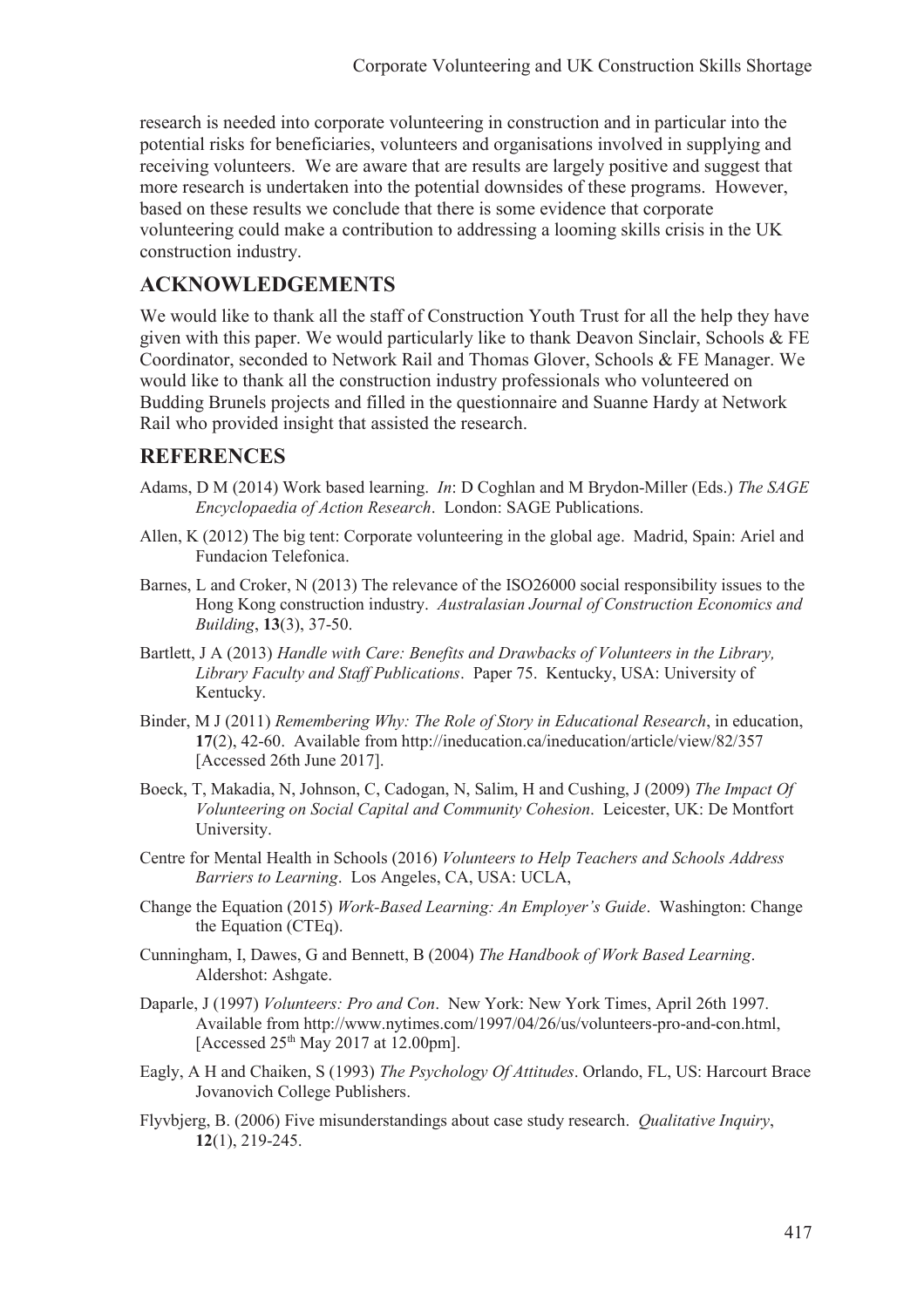- Kisida, B, Bowen, D H and Greene, J P (2015) *The Educational Value of Field Trips*. Education Next. 4 March 2015, **14**(1).
- Hamilton, S F and Fenzel L M (1988) *The Impact Of Volunteer Experience On Adolescent Social Development: Evidence Of Program Effects, School K-12, Paper 7*. Omaha, USA: University of Nebraska.
- Henderson, A and Mapp, K (2002) *A New Wave of Evidence: The Impact of School, Family and Community Connections on Student Achievement*. Austin, Texas: National Centre for Family and Community Connections with Schools.
- Jones, P, Comfort, D and Hillier, D (2006) Corporate social responsibility and the UK construction industry. *Journal of Corporate Real Estate*, **8**(3), 134-50.
- Lockwood, P (2006) "Someone like me can be successful": Do college students need samegender role models? *Psychology of Women Quarterly*, **30**(1), 36-46.
- Loosemore, M (2014) *Innovation in Construction Industry: Turning Serendipity into Capability*. London: Routledge.
- Loosemore, M and Phua, F (2011) *Corporate Social Responsibility in the Construction Industry: Doing the Right Thing?* London, UK: Routledge.
- Robles, M M (2012) Executive perceptions of the top 10 soft skills needed in today's workplace. *Business Communication Quarterly*, **75**(4), 453-465.
- Martin, N (2017) *Millennials Are the Key to Construction's Skills Shortage, We Need to Engage Them*. Available from https://www.theguardian.com/lendlease-redesigning-citieszone/2016/jul/26/millennials-are-the-key-to-constructions-skills-shortage-we-need-toengage-them [Accessed 3rd February 2017].
- Martiniuk, A and Negin, J (2012) *Voluntourism: The Downsides of Medical Missions*. Opinion, The Drum. Available from http://www.abc.net.au/news/2012-06-12/negin-andmartiniuk---voluntourism/4064550, [accessed  $25<sup>th</sup>$  May 2017 at 9.30am].
- McNeil, B Rich, J and Reeder, N. (2012) *Framework of Outcomes for Young People*. London, UK: The Young Foundation.
- Murray, M and Dainty, A (Eds.) (2009) *Corporate Social Responsibility in the Construction Industry*. London, UK: Taylor and Francis.
- Ockenden, N and Stuart, J (2014) *Review of Evidence on the Outcomes of Youth Volunteering, Social Action and Leadership*. London, UK: Institute for Volunteering Research.
- Pajo, K and Lee, L (2010) Corporate sponsored volunteering: A work design perspective. *Journal of Business Ethics*, **99**(3), 467-482.
- Polidano, C and Tabasso, D (2013) *Making It Real: The Benefits of Workplace Learning in Upper-Secondary VET*. University of Melbourne and IZA Discussion Paper No. 7633 September 2013 IZA P.O. Box 7240 53072. Bonn Germany: Institute for the Study of Labor.
- Powell, A, Dainty, A and Bagilhole, B (2010) Achieving gender equality in the construction professions: Lessons from the career decisions of women construction students in the UK. *In*: Egbu, C (Ed.) *Proceedings of the 26th Annual ARCOM Conference*, 6-8 September 2010, Leeds, UK. Association of Researchers in Construction Management, Vol. 1, 573- 82.
- Productivity Commission (2010). *Contribution of the Not-for-profit Sector*. Australian Government, Canberra, Australia.
- Reissman, C K (2008) *Narrative Methods for the Human Sciences*. London & Thousand Oaks: Sage Publications.